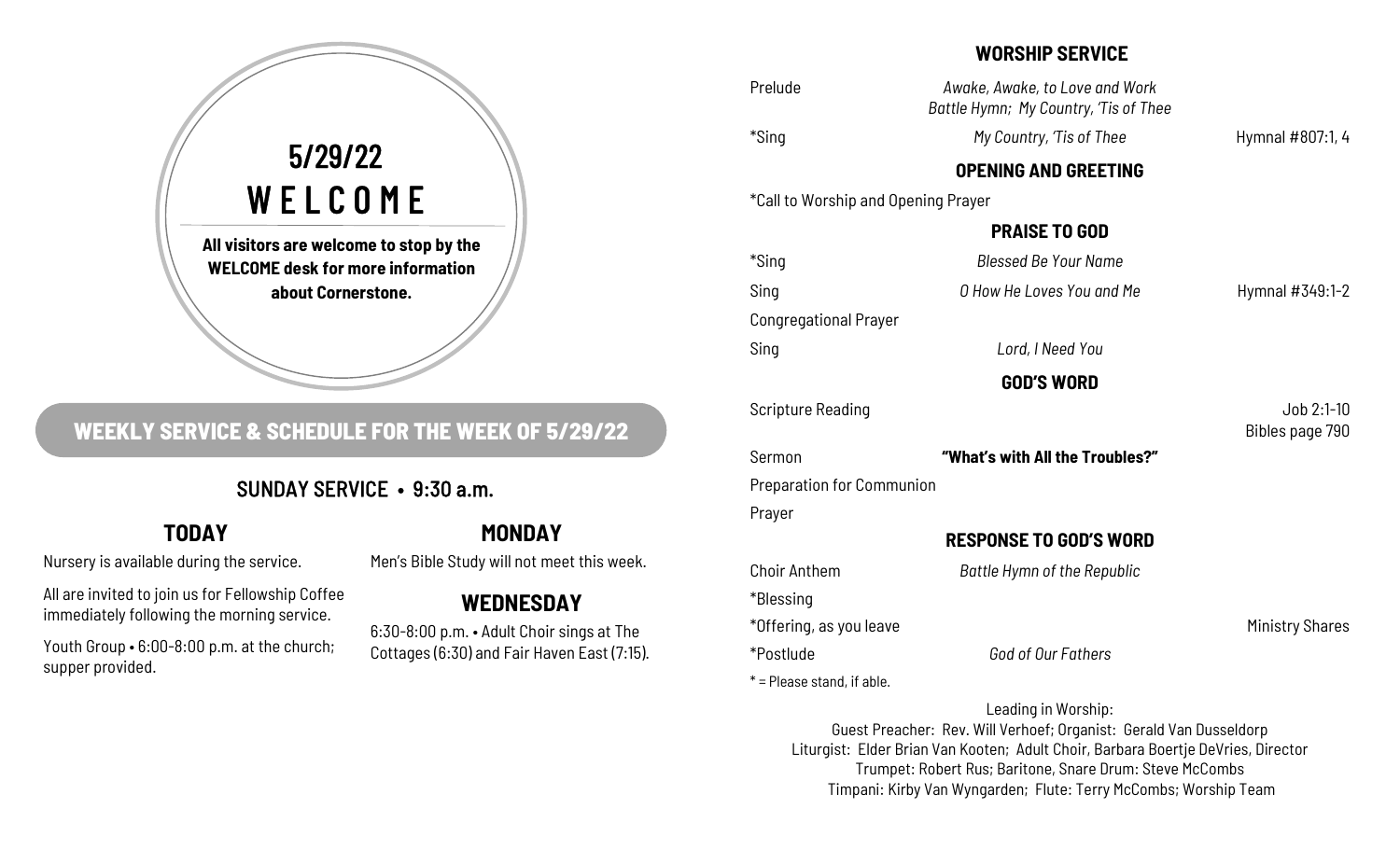# **May 29, 2022 News and Announcements**



BUILDING COURAGEOUS, AUTHENTIC CHRIST FOLLOWERS.

**OFFERINGS:** June 5: Christian Education Fund; June 12: Areopagus Campus Ministries; June 19: The Well; June 26: Crossroads Prison Ministries

- **NURSERY**: Today: April Nieuwsma, Allison Van Wyngarden, Liam Nieuwsma June 5: Taylor Vande Voort, Sarah Christensen
- **DOOR GREETERS:** Today: Phil & Vicky Slings, Matt & Lisa Vos June 5: Wes & Arlys Veenstra, Zach & Stacia Veenstra

**FELLOWSHIP COFFEE**: C = 3-4 Dozen Cookies; J = 1 gal. Juice; S = Serve Today: Barb Gosselink - C,J,S; Allison Van Wyngarden - C,J; Sharon Walker - C,S June 5: Debbie Nelson C,J,S; April Nieuwsma - C,J; Sharon Walker - C,S

**TODAY**: We welcome Rev. Will Verhoef who will be preaching today.

**NEXT SUNDAY**: Nate Van Wyk will be preaching at our worship service next Sunday. We look forward to celebrating the Lord's Supper next Sunday morning.

**OUR CHURCH FAMILY**: We extend our Christian sympathies to Cathryn Van Ee on the death of her sisterin-law, Richarla Van Ee, on May 25. We rejoice in the hope of everlasting life in Jesus Christ.

 "I want to express my thanks to each and every one who sent me cards, or made telephone calls, or any other way congratulated me on my 93rd birthday. The Cornerstone Church family has been good to me. Thanks and glory be to God for those many years." - Bill Stursma

**MONDAY MORNING MEN'S BIBLE STUDY** will not meet this week.

**ADULT CHOIR** is scheduled to sing a program on this Wednesday, June 1, at The Cottages (6:30 p.m.) and Fair Haven East (7:15 p.m.). If you reside at either location (or nearby), please join us!

**INTERIM PASTOR:** The Council is pleased to announce that Pastor Jack Vanden Heuvel has agreed to join us as an interim pastor. Pastor Jack and Karen, his wife, plan to be with us July 1 to the end of September. They will be living in the church parsonage. This is their second term with us. Pastor Jack and Karen were previously here in 2018. Prior to their interim ministry, they served the Rolling Acres CRC in Mason City, Iowa for many years. Since then, they have served in several congregations. We ask you to please join us in praying for Pastor Jack and Karen's transition, as well as in warmly welcoming them back.

**MUSICAL FATHERS / CHILDREN**: If you would like to share your musical talent in worship on Father's Day, June 19, please contact Barbara Boertje DeVries - worship@cornerstonepella.org.

**YOUTH GROUP CHILDCARE FUNDRAISER:** The youth group will be doing childcare June 3rd and 4th so parents can have some time away from their children and know that they will be well cared for. Two times are being offered for your convenience, and if you so desire you can use both. There is no age limit. If you